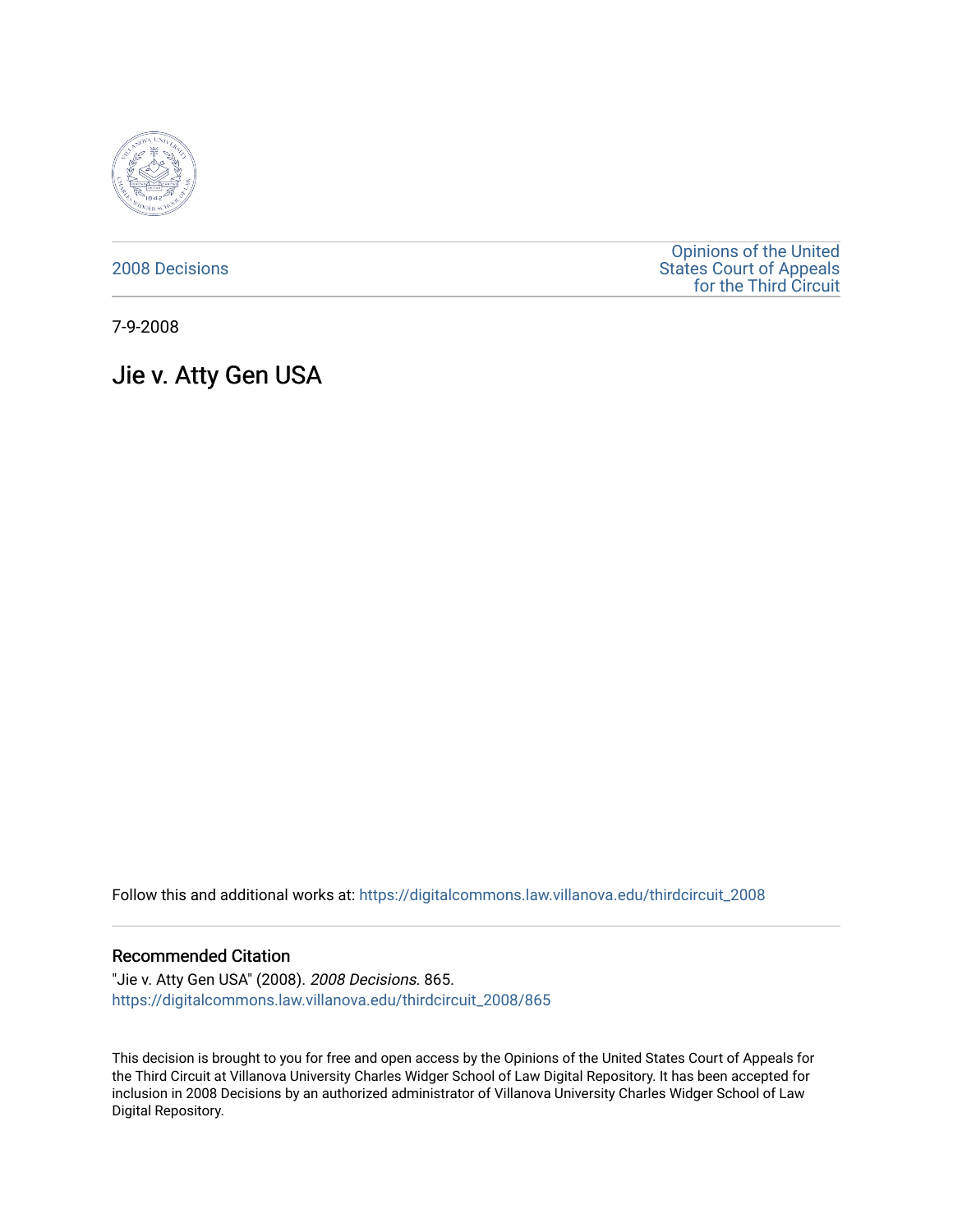## **NOT PRECEDENTIAL**

## UNITED STATES COURT OF APPEALS FOR THE THIRD CIRCUIT

No. 07-3583 \_\_\_\_\_\_\_\_\_\_\_

\_\_\_\_\_\_\_\_\_\_\_

SEN WOE JIE, Petitioner

v.

ATTORNEY GENERAL OF THE UNITED STATES

\_\_\_\_\_\_\_\_\_\_\_\_\_\_\_\_\_\_\_\_\_\_\_\_\_\_\_\_\_\_\_\_\_\_\_\_

On Petition for Review of an Order of the Board of Immigration Appeals Agency No. A90 274 431 Immigration Judge: Donald Vincent Ferlise

\_\_\_\_\_\_\_\_\_\_\_\_\_\_\_\_\_\_\_\_\_\_\_\_\_\_\_\_\_\_\_\_\_\_\_\_

Submitted Pursuant to Third Circuit LAR 34.1(a) July 9, 2008 Before: BARRY, SMITH and HARDIMAN, Circuit Judges

> (Opinion filed July 9, 2008) \_\_\_\_\_\_\_\_\_\_\_

## OPINION \_\_\_\_\_\_\_\_\_\_\_

PER CURIAM

Sen Wo Jie petitions for review of an order of the Board of Immigration Appeals

(BIA or Board), which denied him relief from removal pursuant to former 8 U.S.C.

§ 1182(c) [Immigration and Nationality Act (INA) § 212(c)]. For the reasons that follow,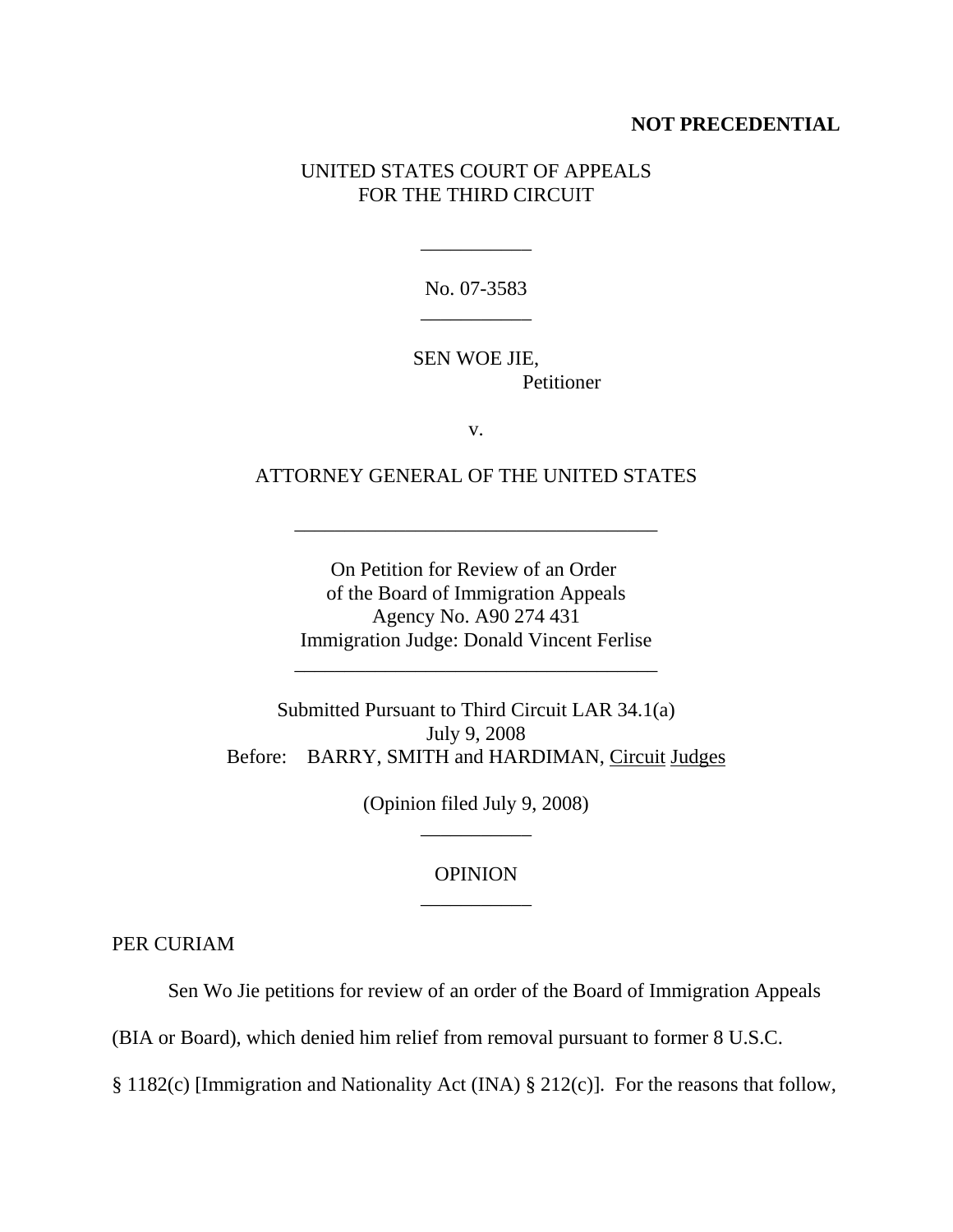we will deny the petition in part and dismiss it in part.

The facts are well-known to the parties, so we will not recount them here at length. Jie, a native and citizen of Indonesia, entered the United States in 1980. He subsequently became a lawful permanent resident in 1989. On April 8, 1994, Jie was charged as being removable for having committed two or more crimes of moral turpitude; i.e., bank fraud, tax evasion, and use of a false Social Security number. Jie conceded removability and applied for relief under 8 U.S.C.  $\S 1182(c)$ .<sup>1</sup> He was subsequently found to be an aggravated felon. After two appeals to the Board, and two remands, Jie had a hearing, and the Immigration Judge (IJ) denied § 1182(c) relief. In a thorough opinion, the BIA agreed with the IJ's denial of relief. Through counsel, Jie then filed a timely petition for review.

Under former §  $1182(c)$ ,<sup>2</sup> removable aliens could request discretionary relief from removal. Favorable factors, in relevant part, include the alien's family ties in the United States, the length of the residency, hardship to the family, service to the community, proof of genuine rehabilitation, and history of employment. Negative factors include the nature, recency, and seriousness of the criminal record or other evidence of bad character. Matter of Marin, 16 I&N Dec. 581, 584 (BIA 1978). The BIA has held that a serious

<sup>&</sup>lt;sup>1</sup> Jie had also applied for withholding of removal, but because his brief does not raise any challenge to the denial of withholding of removal, only denial of § 1182(c) relief is at issue here. Chen v. Ashcroft, 381 F.3d 221, 235 (3d Cir. 2004).

<sup>&</sup>lt;sup>2</sup> Because Jie pled guilty before the effective dates of AEDPA and IIRIRA, relief under § 1182(c) was still available to him. INS v. St. Cyr, 533 U.S. 289 (3d Cir. 2001).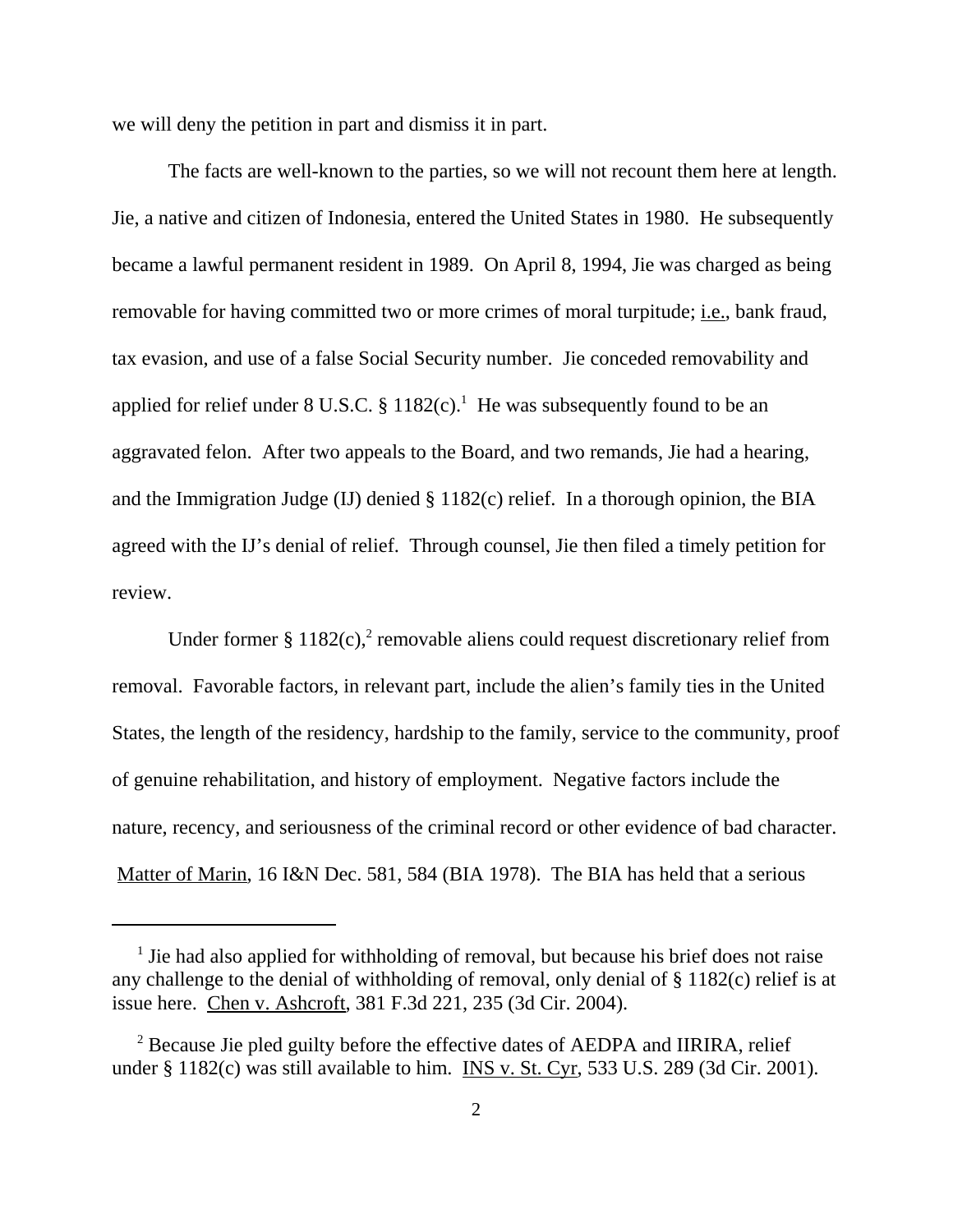crime may require the alien to show unusual or outstanding equities in his favor to have a favorable exercise of discretion considered. Matter of Buscemi, 19 I&N Dec. 628, 633 (BIA 1988).

The BIA agreed with the IJ's denial of § 1182(c) relief as a matter of discretion. Under the REAL ID Act, we have jurisdiction to review questions of law or constitutional issues raised in a petition for review filed by an alien who has committed certain crimes, such as Jie's. 8 U. S.C. § 1252(a)(2)(D). However, we lack jurisdiction to consider denials of discretionary relief under section 1182(c). See 8 U.S.C. § 1252(a)(2)(B)(ii). Jie argues that the IJ and BIA committed legal errors in denying him § 1182(c) relief. The government argues that Jie is trying to recast his challenge to the discretionary decision as a legal issue. We agree with the Government that, despite Jie's attempt to frame his arguments within the rubric of legal and constitutional issues, his claims directly relate to the BIA's exercise of discretion in determining that section 1182(c) relief is not merited in his case.

First, Jie contends that the IJ and BIA wrongly determined that his crimes were of particular seriousness such that Jie needed to show unusual or outstanding equities. However, the IJ noted that "[d]ue to the paucity of evidence presented by the respondent, the Court's decision would be the same even had the Court found that the nature of his equities need not have reached the level of unusual or outstanding." App. at 21. In a footnote, the BIA noted that "even assuming that the respondent is not subject to the heightened standard of showing unusual or outstanding equities, we agree with the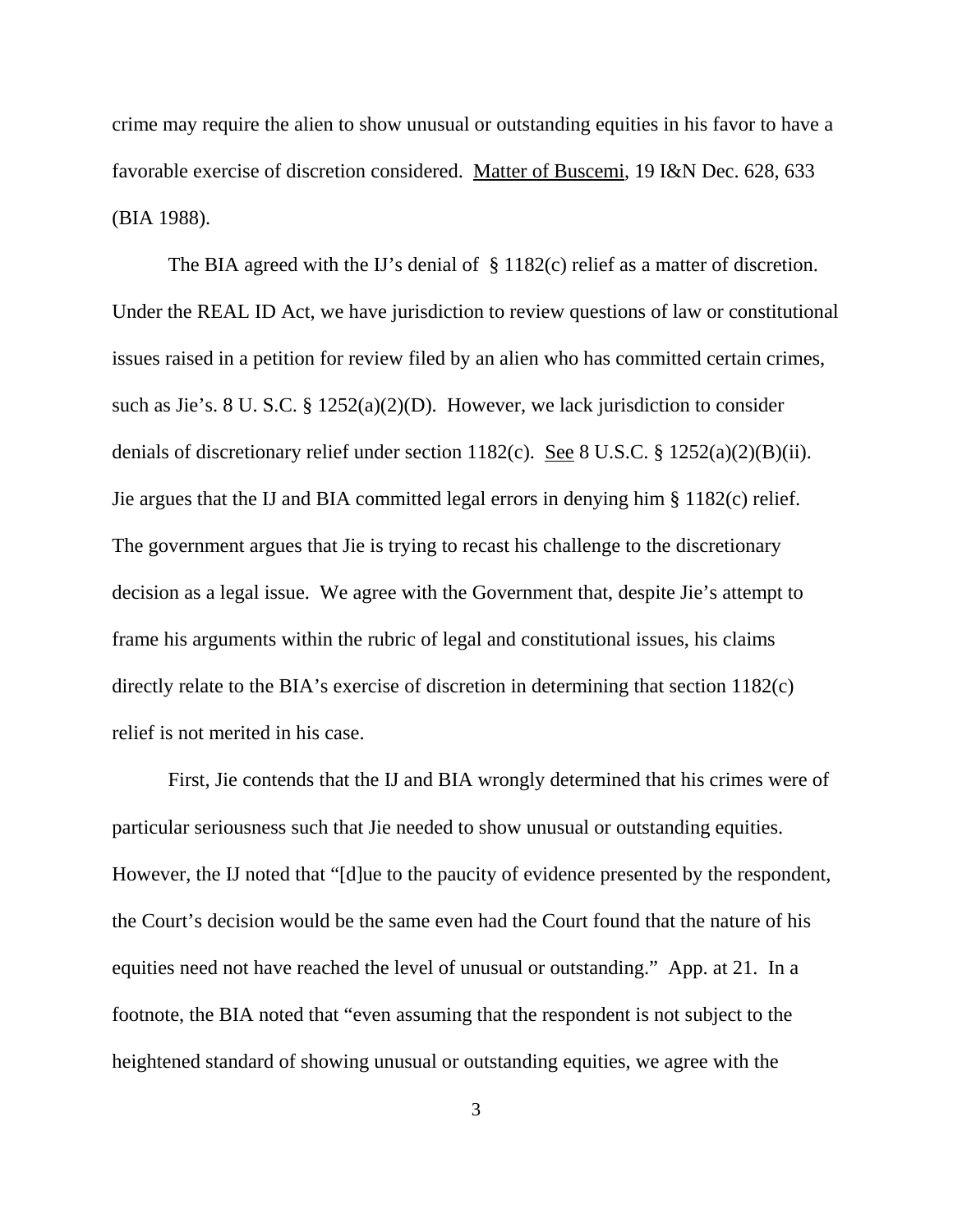Immigration Judge's alternative decision that the equities in question do not sufficiently counterbalance the negative factors in his case." App. at 9. Thus, this argument is without merit.

Next, Jie argues that the IJ and the BIA failed to consider favorable factors–Jie's community ties, his prior stable employment, and impact of removal on his family. Jie's wife and adult children testified that Jie was very helpful and supportive of members of their Indonesian-Chinese church. They also mentioned how it would be hard on the family if Jie were to be removed. The IJ noted that these were relevant factors before noting that he had not heard of any hardship anyone would suffer, or testimony of involvement in community and church activities from anyone besides Jie's family. App. at 19-20. The BIA also found that the IJ "weighed the equities presented–including his employment history, medical conditions, involvement in his church, and the testimonies provided by his family members–but concluded that such equities do not outweigh the negative factors in his case." App. at 9. Because the IJ and BIA explicitly considered these factors, Jie's argument is without merit. As noted, we lack jurisdiction to re-weigh these factors.

Finally, Jie challenges the IJ's reliance on testimony regarding Jie's restitution payments in connection with his criminal case.<sup>3</sup> At the hearing, the IJ had questioned Jie regarding how much restitution per month he had paid. App. at 290-91. In his opinion,

<sup>&</sup>lt;sup>3</sup> Jie had been ordered to pay restitution in the amount of approximately \$495,000.